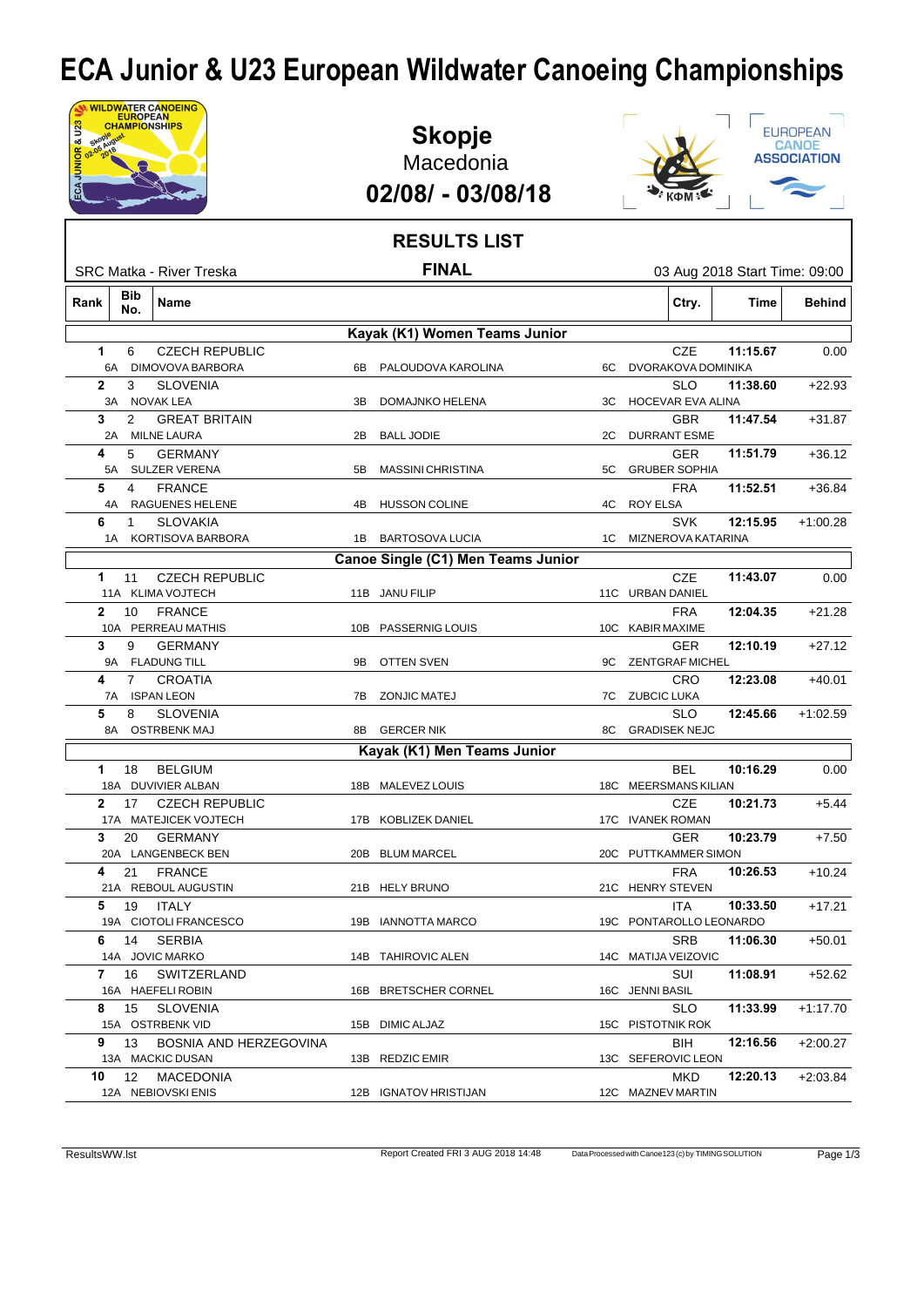## **ECA Junior & U23 European Wildwater Canoeing Championships**

| NIOR & U23   | <b>EUROPEAN</b><br>CHAMPIONSHIPS | <b>WILDWATER CANOEING</b>                           | <b>Skopje</b><br>Macedonia<br>02/08/ - 03/08/18 |  |                                                                |                               | EUROPEAN<br><b>CANOE</b><br><b>ASSOCIATION</b> |
|--------------|----------------------------------|-----------------------------------------------------|-------------------------------------------------|--|----------------------------------------------------------------|-------------------------------|------------------------------------------------|
|              |                                  |                                                     | <b>RESULTS LIST</b>                             |  |                                                                |                               |                                                |
|              |                                  | SRC Matka - River Treska                            | <b>FINAL</b>                                    |  |                                                                | 03 Aug 2018 Start Time: 09:00 |                                                |
| Rank         | Bib<br>No.                       | Name                                                |                                                 |  | Ctry.                                                          | Time                          | <b>Behind</b>                                  |
|              |                                  |                                                     | Kayak (K1) Women Teams U23                      |  |                                                                |                               |                                                |
| 1.           | 26                               | <b>CZECH REPUBLIC</b><br>26A SATKOVA MARTINA        | 26B PALOUDOVA ANEZKA                            |  | CZE<br>26C BAYEROVA BARBORA                                    | 11:08.69                      | 0.00                                           |
| $\mathbf{2}$ | 24                               | ITALY<br>24A FORMENTON GIULIA                       | 24B ROSA MATHILDE                               |  | <b>ITA</b><br>24C BENEDETTI MARTA                              | 11:19.82                      | $+11.13$                                       |
| 3            | 23                               | <b>BELGIUM</b>                                      |                                                 |  | BEL                                                            | 11:24.05                      | $+15.36$                                       |
| 4            | 25                               | 23A LEVAQUE LOUISIANE<br>GERMANY<br>25A KOSTLE LISA | 23B SINNESAEL LAURANE<br>25B BOHN ANNA          |  | 23C VANDERZYPEN JORINDE<br><b>GER</b><br>25C ECKERT JIL-SOPHIE | 11:27.49                      | $+18.80$                                       |
| 5            | 22                               | AUSTRIA<br>22A DREIER VALENTINA                     | 22B ANSELGRUBER VICTORIA                        |  | AUT<br>22C REITHMAYR KATRIN                                    | 12:11.81                      | $+1:03.12$                                     |
|              |                                  |                                                     | Canoe Single (C1) Men Teams U23                 |  |                                                                |                               |                                                |
| 1.           | 30                               | <b>GERMANY</b><br>30A SCHWARZ OLE                   | 30B SULZER JANOSCH                              |  | <b>GER</b><br>30C LEMMEN DAVID                                 | 11:14.35                      | 0.00                                           |
| $\mathbf{2}$ | 29                               | <b>ITALY</b><br>29A QUINTARELLI MATTIA              | 29B DELL'AGOSTINO GIORGIO                       |  | <b>ITA</b><br>29C BIANCHETTI GIACOMO                           | 11:26.74                      | $+12.39$                                       |
| 3            | 28                               | <b>FRANCE</b><br>28A SAUTEUR NICOLAS                | 28B KLATT ETIENNE                               |  | <b>FRA</b><br>28C YDOUX TOM                                    | 11:42.00                      | $+27.65$                                       |
| 4            | 31                               | <b>CZECH REPUBLIC</b><br>31A KRISTEK VACLAV         | 31B SMOLDAS MICHAL                              |  | <b>CZE</b><br>31C SKOREPA VOJTECH                              | 11:47.64                      | $+33.29$                                       |
| 5            | 27                               | <b>CROATIA</b><br>27A OBADIC LUKA                   | 27B TOLIC IVAN                                  |  | <b>CRO</b><br>27C ZONJIC JADRAN                                | 13:12.48                      | $+1:58.13$                                     |
|              |                                  |                                                     | Kayak (K1) Men Teams U23                        |  |                                                                |                               |                                                |
| 1            | 43                               | <b>GERMANY</b><br>43A PAUFLER MARCEL                | 43B HARTSTEIN FINN                              |  | <b>GER</b><br>43C PAUFLER NICO                                 | 9:33.37                       | 0.00                                           |
| $\mathbf{2}$ | 42                               | BELGIUM<br>42A SIKKENS BRAM                         | 42B PYPE SAMUEL                                 |  | BEL<br>42C MONTULET LEO                                        | 9:54.87                       | $+21.50$                                       |
|              |                                  | 3 40 CZECH REPUBLIC<br>40A ZAPLETAL VOJTECH         | 40B ZIERIS MATYAS                               |  | CZE<br>40C NEUBERT ADAM                                        | 10:08.57                      | $+35.20$                                       |
|              | 4                                | 39 ITALY<br>39A ESPOSITO GABRIELE                   | 39B RAZETO NICOLO                               |  | ITA.<br>39C BERNARDI ANDREA                                    | 10:31.71                      | $+58.34$                                       |
|              |                                  | 5 41 SWITZERLAND<br>41A BOLZERN LINUS               | 41B MEIER NICO                                  |  | SUI<br>41C MEIER LEANO                                         | 10:43.11                      | $+1.09.74$                                     |
|              |                                  | 6 38 SLOVENIA<br>38A URANKAR ANZE                   | 38B NOVAK TIM                                   |  | SLO.<br>38C FIRM MATIC                                         | 10:43.81                      | $+1:10.44$                                     |
|              | 7                                | 33 AUSTRIA<br>33A STEINWENDTNER ANTON               | 33B JANESCH VINCENZ                             |  | AUT<br>33C KASTNER ERIC                                        | 10:55.27                      | $+1:21.90$                                     |
|              |                                  | 8 37 SERBIA<br>37A MARJANOVIC MARKO                 | 37B DIMITRIJEVIC OGNJEN                         |  | <b>SRB</b><br>37C PEROVANOVIC OGNJEN                           | 10:59.16                      | $+1:25.79$                                     |
|              | 9<br>36A HOSIE IAN               | 36 GREAT BRITAIN                                    | 36B RUSSELL JAMES                               |  | <b>GBR</b><br>36C ARMSTRONG SPENCER                            | 11:11.85                      | $+1:38.48$                                     |
|              |                                  | 10 32 SLOVAKIA<br>32A ANDRASKA JAN                  | 32B PORUBSKY ALLAN                              |  | <b>SVK</b><br>32C BAKO DAVID                                   | 11:16.70                      | $+1:43.33$                                     |
|              |                                  | 11 35 BOSNIA AND HERZEGOVINA<br>35A SUDIC ANES      | 35B ABDIHODZIC EMIR                             |  | BIH<br>35C CAVKUNOVIC ADIAN                                    | 11:27.89                      | $+1:54.52$                                     |